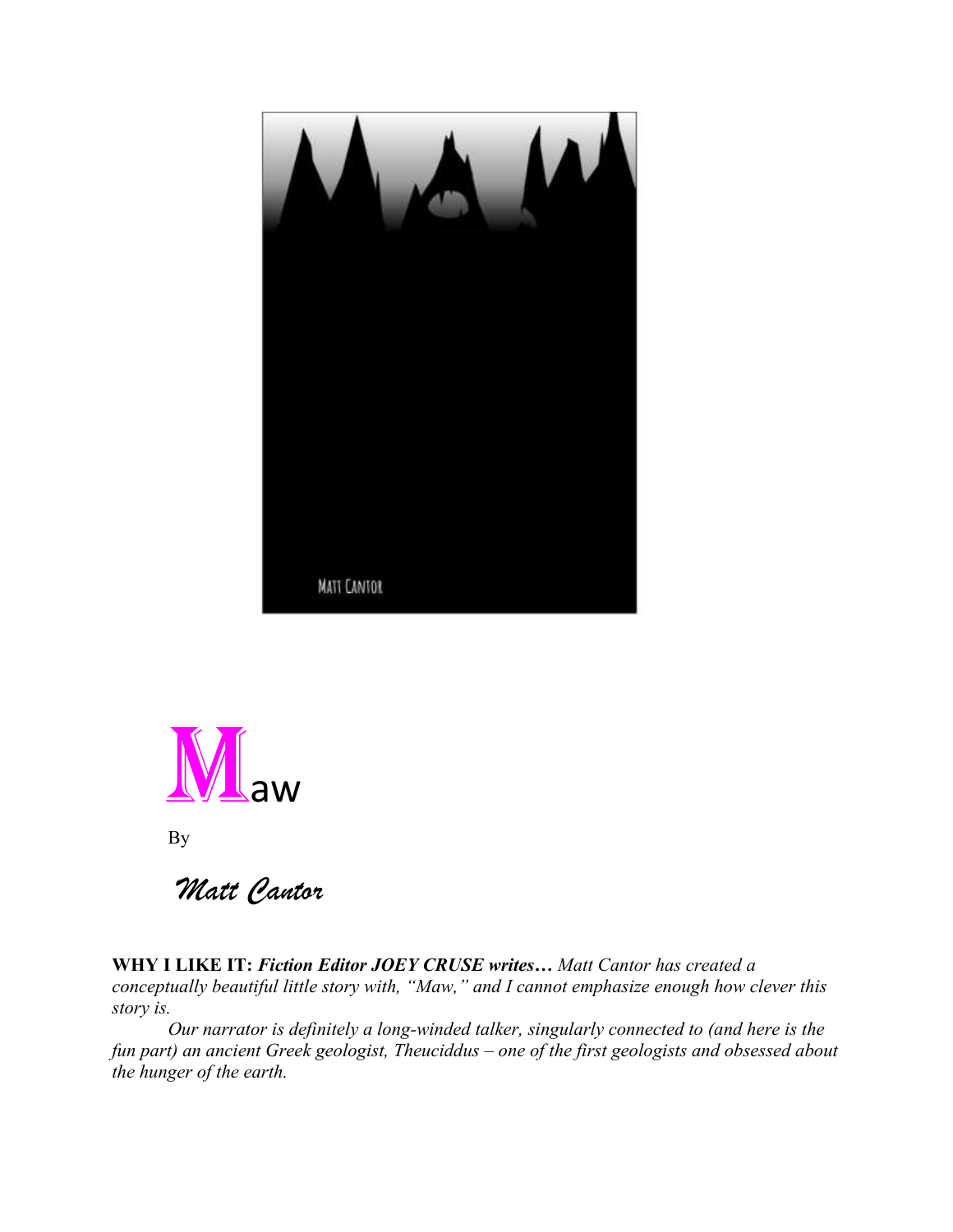*I don't know if Theuciddus is real or if the translation actually exists (as our narrator tells us at the beginning, and as I actively did while reading, cursory searches on Google will pretty much give up nothing but idiotic Bo Burnham references or autocorrect to "succubus" fictions) or even if the Greek actually used within the story is correct (Google translate couldn't help me there either).* 

*I also don't care about any of that. I'll gladly accept that this Greek writer didn't exist – I've had to read plenty of Classical Greek and by and large I'd probably rather skip some of the more tedious parts of learning rhetoric.* 

*Cantor has given us a character acting as a fulcrum for the beautiful metaphor he embeds from start to finish. Theuciddus doesn't need to be real, the speaker doesn't have to really have any useful experience at translation (a character flaw he readily admits to), The Hunger of the Dirt doesn't actually need to exist in reality because the hunger of the earth certainly does.* 

*"Maw," from title to last line, works as a lovely metaphor for the world swallowing us. I found this to be a beautiful, witty, and oftentimes humorous concept that I think Cantor hits home quite well. We're born of the dirt and we go back to the dirt, and if Theuciddus had known of the concept of gravity I'm sure he would have an even stronger argument by which to explain the hunger, the pull, of the world upon all of us. He was just one of the first ones to see it in the right way.* 

*I will gladly tell you to read this story.* 

*Five Stars.* 

## **QUALITY QUOTABLE** *(for the love of language…)*

"I used to care a great deal about where I will one day be buried, after my death. I thought at length about the place, which place it should be, and how it should be marked, where my bones will come to rest-- but I know now that my bones will come to rest nowhere. My bones will never rest..."

## **MAW**

*"Everything is sinking. All of it, everything, all of the time, always."*

Not many people have heard of the Greek philosopher Theuciddus. You might not even

find anything if you Google him-- barely any of his writings have survived-- only two of his

writings in fact. Or actually, one of his writings; the other thing is a map.

The only reason I know about Theuciddus is because I took Geology in college, and my

professor mentioned him. "Theuciddus was one of the first geologists," he said-- and that was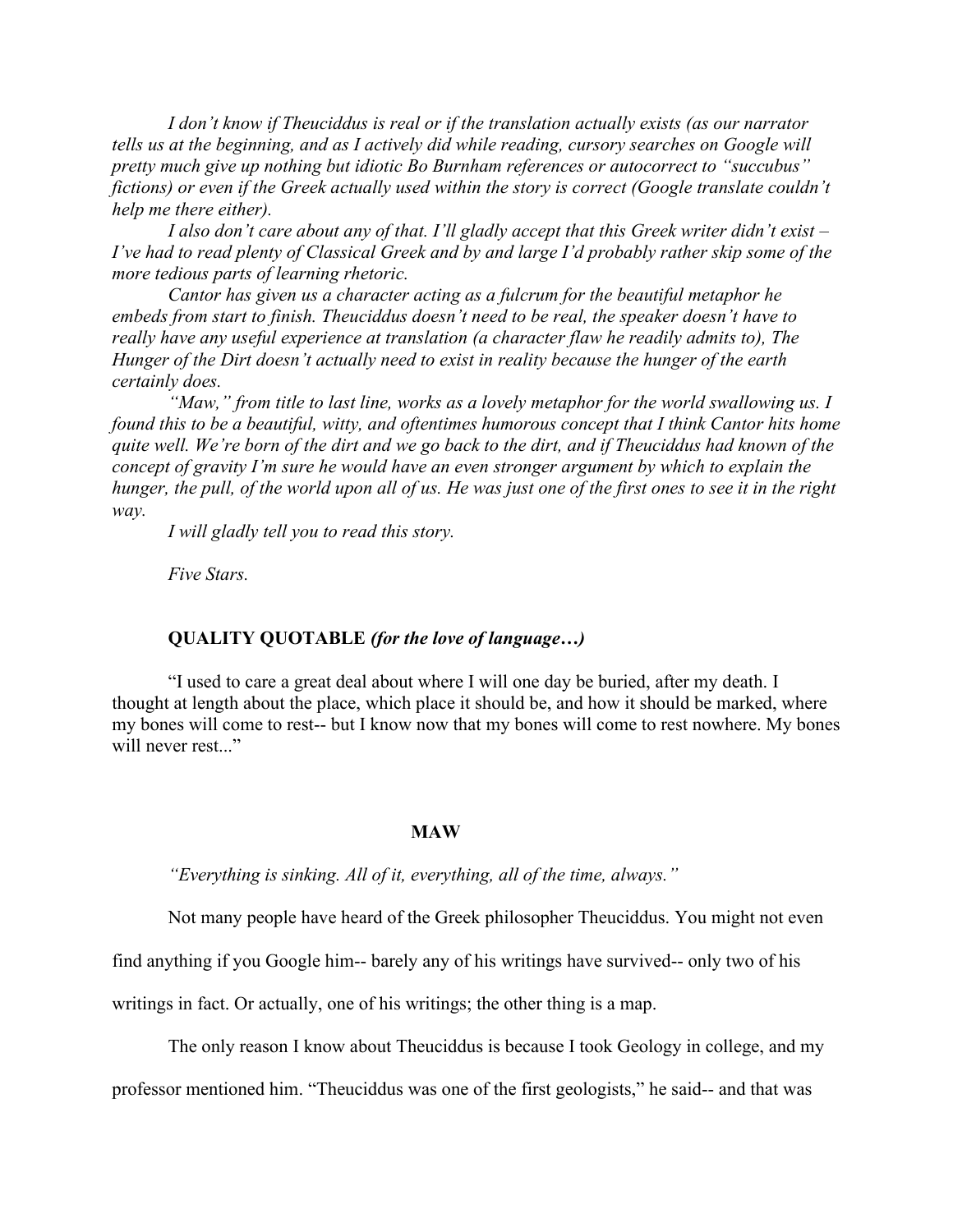probably the only reason he knew about Theuciddus, either. There are a lot of things that geologists only know about because they're geologists, and there are a lot of things too that only geologists know about, things like Theuciddus and the tastes of different rocks.

Theuciddus was born probably, *probably*, sometime around 600 BCE. We don't know anything about his parents or his siblings, if he had siblings. We don't think he had any children, ever, but we don't know that for sure either. We think he was born near Athens, just off the banks of the river Kifissos. It's hard to say. We only have his one writing and a map, and no one else ever wrote about him.

*"Everything is sinking. All of it, everything, all of the time, always."*-- that's how it starts, *The Hunger of the Dirt* by Theuciddus of Maybe-Athens-- the title, of course, is a translation, and so are the opening lines. I translated it myself, actually, after two semesters of Ancient Greek, and as far as I know, it's the first and only translation of Theuciddus into English; the only other translation into any language at all is German, and I can't say if they did right by him or not. I can't really say if I did right by him either, two semesters is just two semesters, and I was just doing the translation as a final project for the class-- I got an okay grade on it, I guess, but the professor was giving out okay grades to everyone, she was just one of those professors. I turned it in as my final Geology project, too, and I got a "C" on it for that, but he was an opposite sort of professor to my Greek professor-- he was more the sort of professor who spent the whole semester taking away as many points as possible from everything turned in by everyone, as though he was keeping the points for himself to redeem for some secret prize at the end of the year.

*"It can be seen easily that a heavy man walking through the mud will sink with every step,"* writes Theuciddus, *"and if he pauses, he will sink and sink, right where he stands, and*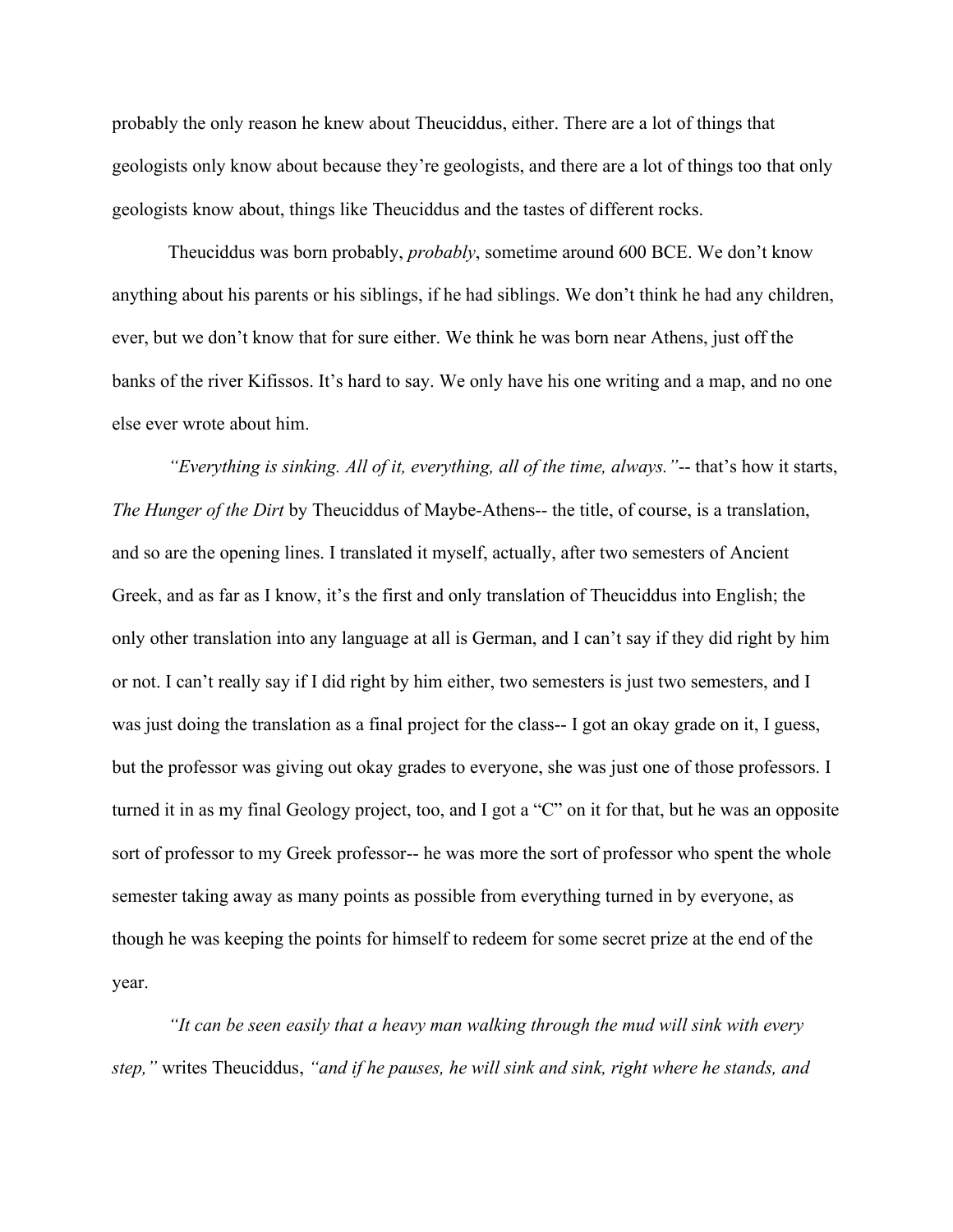*after some time he will have to give great effort to pull himself out again, and carry on. Everyone has seen this."*

Did you know that the Ancient Greeks had dinosaur bones? They often found them while mining quarries for stones, or while digging out foundations for their larger buildings. I think about that a lot, too, what that must have been like, because they had dinosaur bones like we have dinosaur bones, but they didn't know what we know about them. They must have been terrifying. They must have been stupifying. *The Hunger of the Dirt* touches upon this too, but in an odd sort of way; *"These creatures, whatever they were, surely they walked up on the surface of the Earth in the past. They gazed at the sky. They drank from the rivers of Athens, Kifissos, Ilissos, Eridanos. With such teeth and eyes and ribcages for great lungs, they could not have lived their lives below the dirt, deep, deep, away from the sun and the air and the water. So how is it that they have gotten down there?"*-- and that's what I really love about Theuciddus, you see?-- in the face of unexplainable dinosaurs, he doesn't care so much about what terrible monsters they must have been, does he?-- no, no, all he wants to know is how they got down into the dirt. *"They are the heavy man standing in the mud,"* he writes. What a thing to write.

We took a class trip to Athens at the end of our second semester of Ancient Greek. We saw the ruins and the columns, we listened to the modern people speaking and we tried to compare it to how the language used to be. We went on tours and ate food, we walked on the beach, we bathed in the sunshine. One of those trips. I didn't go to the beach, though, I spent that day off on my own. I was an adult, no one from the school was going to stop me. I went walking past the outskirts of the city of Athens, I went looking for the place where Theuciddus was born. I knew I wasn't going to find it. He knew I wasn't going to find it.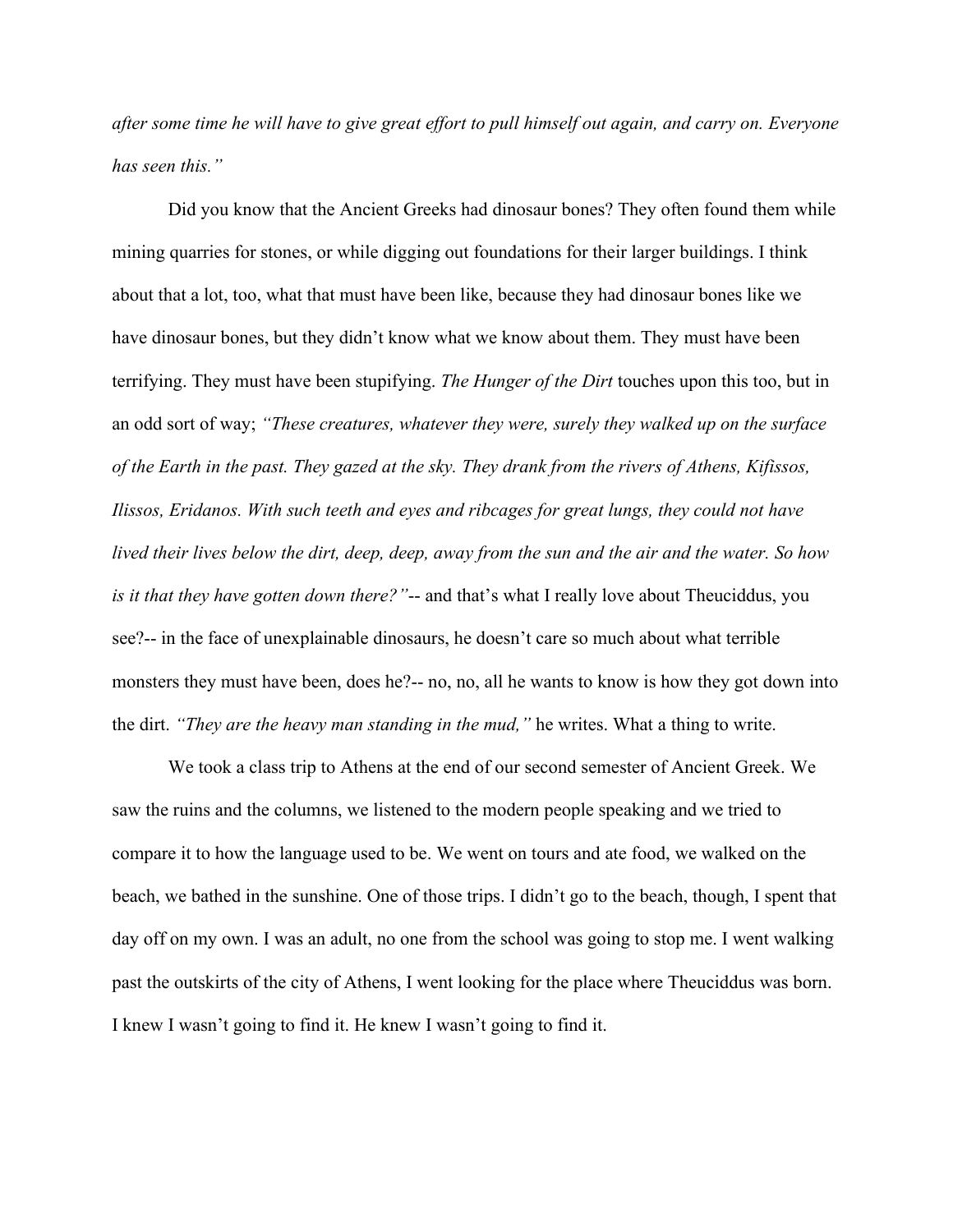*"Why should a house be any different from a man? Why should even the steadiest dirt be any different from the mud? If such great creatures can sink below, what cannot?"* 

He wanted to prove it, too. He writes about an experiment he did, he describes it in great detail. My Geology professor made a mark on my translation, the only positive thing he wrote about the project, and he said "The first Geology experiment? Pretty cool!"-- and it was, maybe. I don't know. What Theuciddus did was he went out into a field, and he lay down, staring up at the sky, and he paid a boy in gold coins to come out every day to the field and put bread into his mouth and pour water, and to clean away his urine and excrement, and he just lay there, day after day, week after week, month after month, for an entire year, he just lay there. He didn't sit up, he didn't stand up, he didn't roll over onto one side or the other. He was dedicated beyond all reason. And finally, finally, after an entire year had passed, finally, he rose up from the ground, and turned, and he looked down at where he had been laying, his arms and legs shook, shivered from disuse, he teetered, struggling to remember his balance, but he was smiling, he must have been, because there it was, right in front of him. His very own truth.

*"The dirt was hungry for me,"* writes Theuciddus. *"The grass below me had withered in the shape of my arms and my legs, my body and my head, but that was not the only shape of me I had left. All around where I had been laying, the Earth was sunk in, not a hair, not an inch, but more than that-- nearly the length of my thumb, the Earth was sunk in. If I had stayed there another year, it would have been the length of my hand. If I had stayed there ten years, the tip of my nose would have been below the bottoms of the grass. The dirt was hungry for me. If I had stayed there twenty years, I would have been eaten entirely. Everything is sinking. We are all men in the mud, and if we stop moving, we will be swallowed away."*

Why should his house have been any different?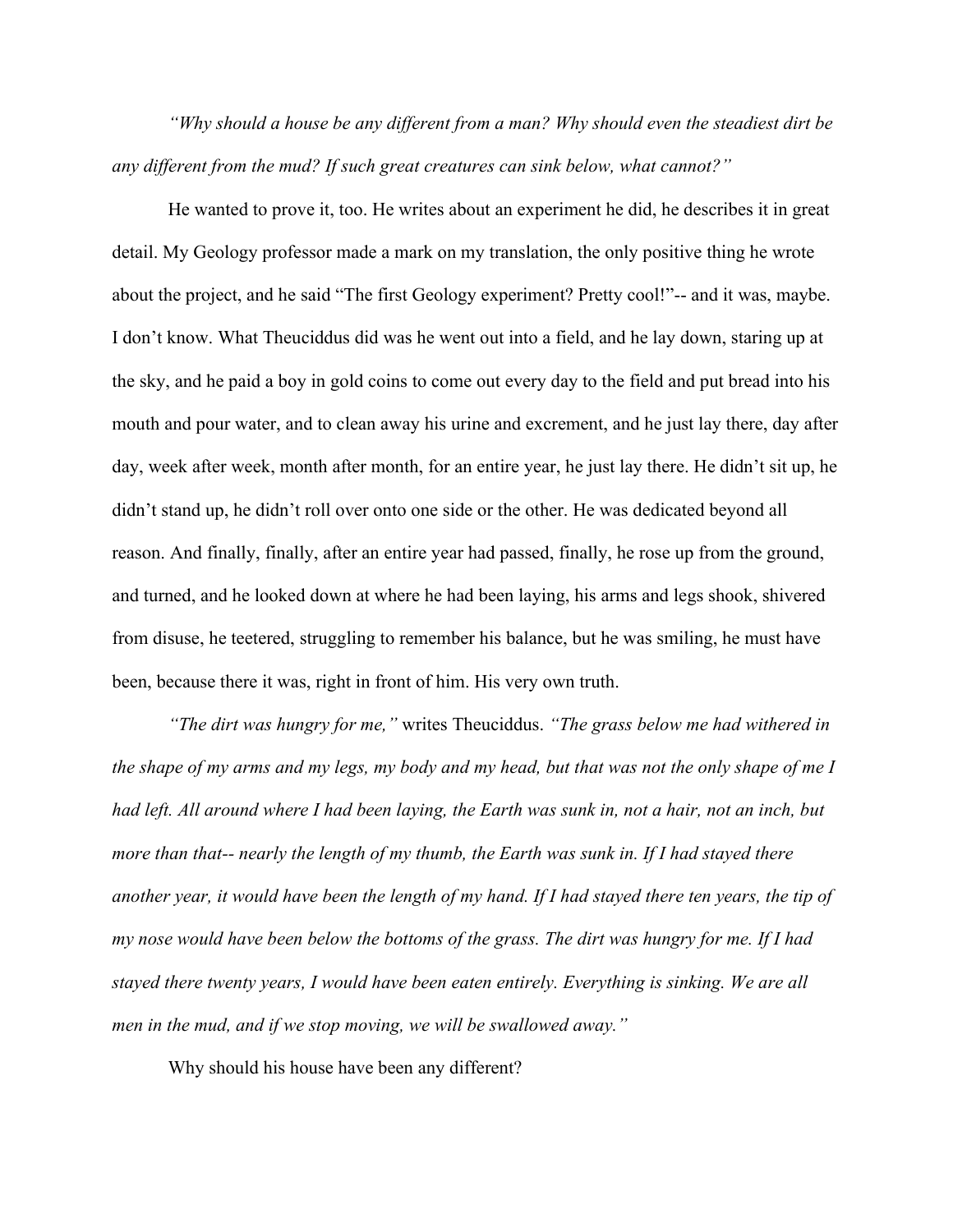Why should anyone's house be any different?

I wonder what Theuciddus would have thought of the rising seas. Venice vanishing-- all the coastlines vanishing. Whole islands of people dipping a centimeter at a time below the waves. "Perhaps the Earth has lost its patience," he would have written-- or perhaps I just want to think he would have written that. "Perhaps it has starved for too long."

The funny thing about dirt is that it actually follows a lot of the same physical laws as water. Dirt is subject to buoyancy, for instance, that's how the sinking works; if you take a hunk of lead and you drop it on some dirt, and you wait and you watch as the hundreds and hundreds of years go by, it'll sink and it'll sink until it gets low enough that the density of the dirt around it is the same as the density of the lead, and then it'll stop. It'll just sit there. Forever. Until someone digs it up. Bones, too, bones will sink and sink until they match their own density-- it's a slow thing, sure, and for the most part when we find bones, they're still probably pretty close to the age of the dirt around them. But they're moving until we dig them up. They're always *moving*, down there, churning with the chyme of the Earth.

There are bones down there that are denser than uranium. There are bones from creatures we cannot begin to imagine, sinking, sinking, all the way down to the core of the Earth, sunk so low already that we will never find them, we will never know them, but they're there. They were *here*, once.

There are bones that are hollow, like raptor-bones or early birds, and they are not sinking, but they are rising towards us, bit by bit, rising through the dirt and stone poured atop them by landslides or volcanic eruptions-- there are bones being regurgitated. Soon, we will meet them.

Theuciddus was one of the first geologists, but he was also a paleontologist, technically. That's what his map is all about, a map of discoveries of ancient creatures-- places throughout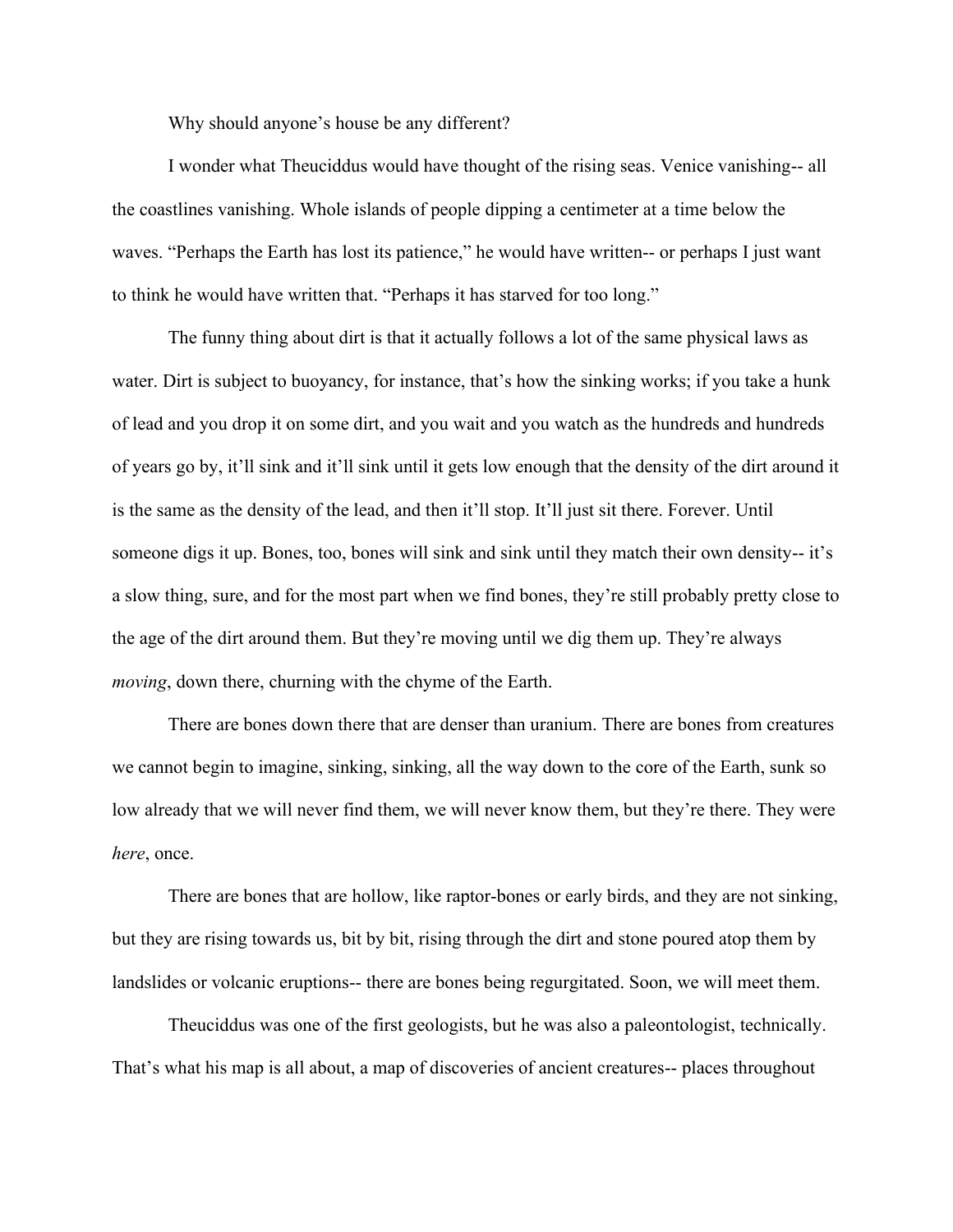Athens and the area around it where skeletons had been dug up during construction-projects or mining, or farming, even. He has all the rivers and streams labeled, and the roads of the city, and the footpaths out to each dig-site-- and every dig-site has drawings beside it of the various things found there, notes about the soil, and so on. Theuciddus makes notes of how deep below the Earth the creatures were discovered. He makes guesses about how long it took them to sink so low. He writes a little bit, too, the odd sentence here and there, about the people who made the discoveries. This writing seems bored, half-minded. Theuciddus couldn't care less about these people. *"The man here grows barley,"* he writes about the fields where what was probably an ancient ancestor of the horse was discovered-- at least going by the drawing.

There's this one spot, though. It's different. Everywhere else, all the other spots, he writes about how the bones were found-- *"Spotted while digging a basement"*-- *"Caught in a plow"*-- *"In a block from the quarry"*-- very specific, or at least specific enough, right? Gives some context.

But there's this one spot, though.

That's why I'll never stop thinking about Theuciddus, probably, that one spot. I've been there, during the trip to Athens, I made sure of it-- that was one of the two things I absolutely had to do, go looking vainly for Theuciddus's house, and go looking for this spot because of how he explained it on the map.

It's roughly an eighth of a mile East of the river Eridanos, roughly a mile and a half before it meets the river Ilissos, that's how it's marked on the map. But there are no such rivers. There are no rivers in Athens.

There used to be.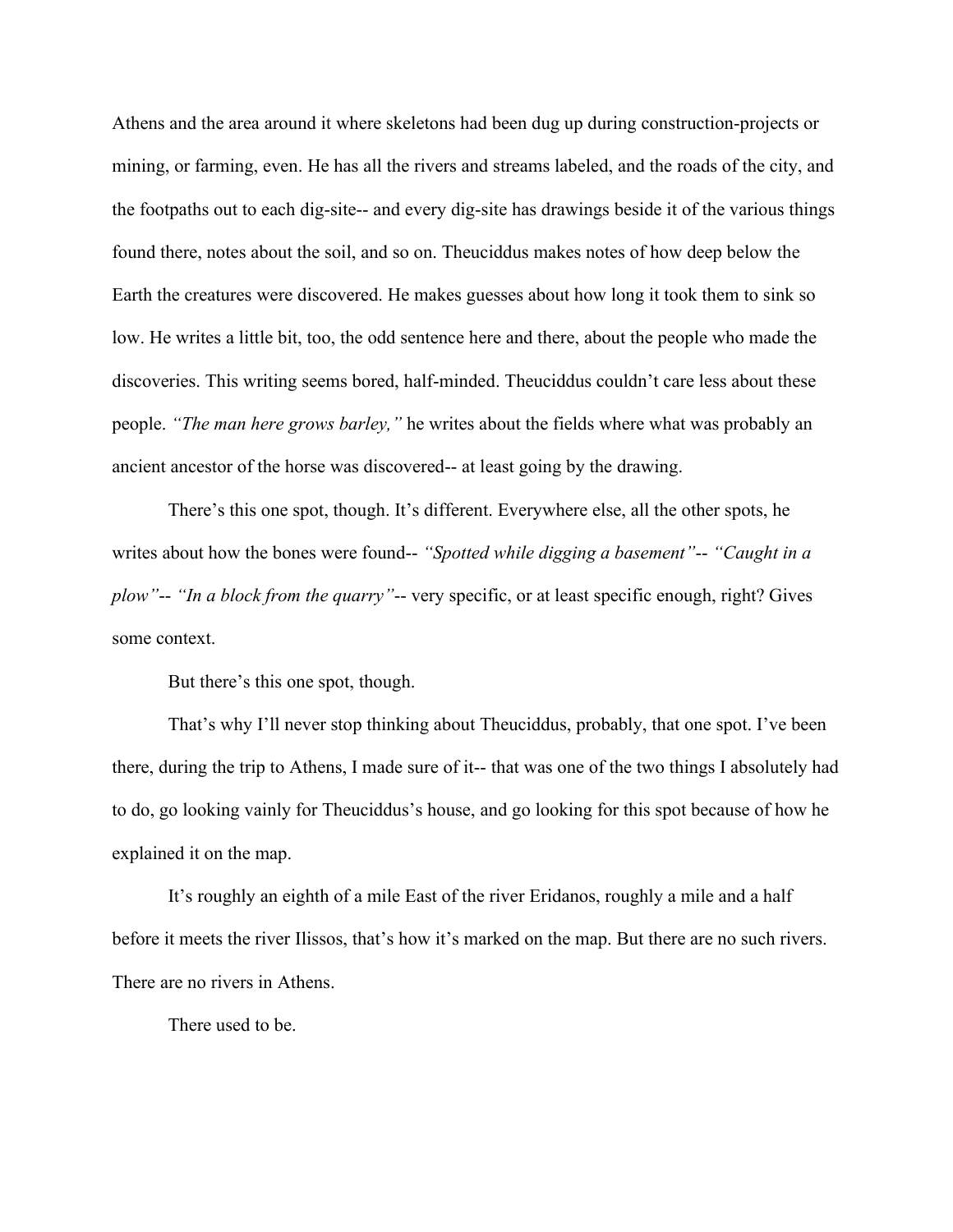The rivers are men in the mud. They're down there, under concrete. They're buried. They're sinking-- sinking and sinking-- every year, the tax dollars repave the roads, a centimeter at a time, the rivers are sinking away, but they're *there*, they're still flowing, like blood, like bile- - Theuciddus writes near the end of *The Hunger of the Dirt* about how *"I used to care a great deal about where I will one day be buried, after my death. I thought at length about the place, which place it should be, and how it should be marked, where my bones will come to rest-- but I know now that my bones will come to rest nowhere. My bones will never rest. Where I am buried is not where I will stay. I will sink. I will be carried by the deep tides of the Earth. I will be stirred and mixed, I will drift, and perhaps one day I will be spat up again into the light, or perhaps I will be caught in one of the rivers of Athens, the Kifissos, the Ilissos, the Eridanos, and I will be carried away to the sea."*-- and maybe he was right, maybe that's exactly what happened, maybe he chose to be buried nowhere special at all and he sank away, and maybe he was caught in the water of a river under concrete and carried through the deep dark out to the sea, and maybe the sea will rise up like the hungry dirt and it will swallow Venice and Hawaii and Japan and the Philippines and London and Boston, where I was born, and maybe fifteen years from now the drowned-and-drowned skull and ribs and spine of Theuciddus will wash in through the forgotten, hurricane-smashed window of the exact room in Beth Israel Hospital where I first started to breathe-- and maybe my skull and my ribs and my spine will be there, too. Fifteen years is a long time from now. Anything can happen. Fifteen years, and the tip of your nose will be deep below the bottoms of the grass.

So will the spot I can't stop thinking about.

It's already down there, really. The spot, just like everything else. It used to be roughly an eighth of a mile to the East of a mile and a half upstream from where the river Eridanos used to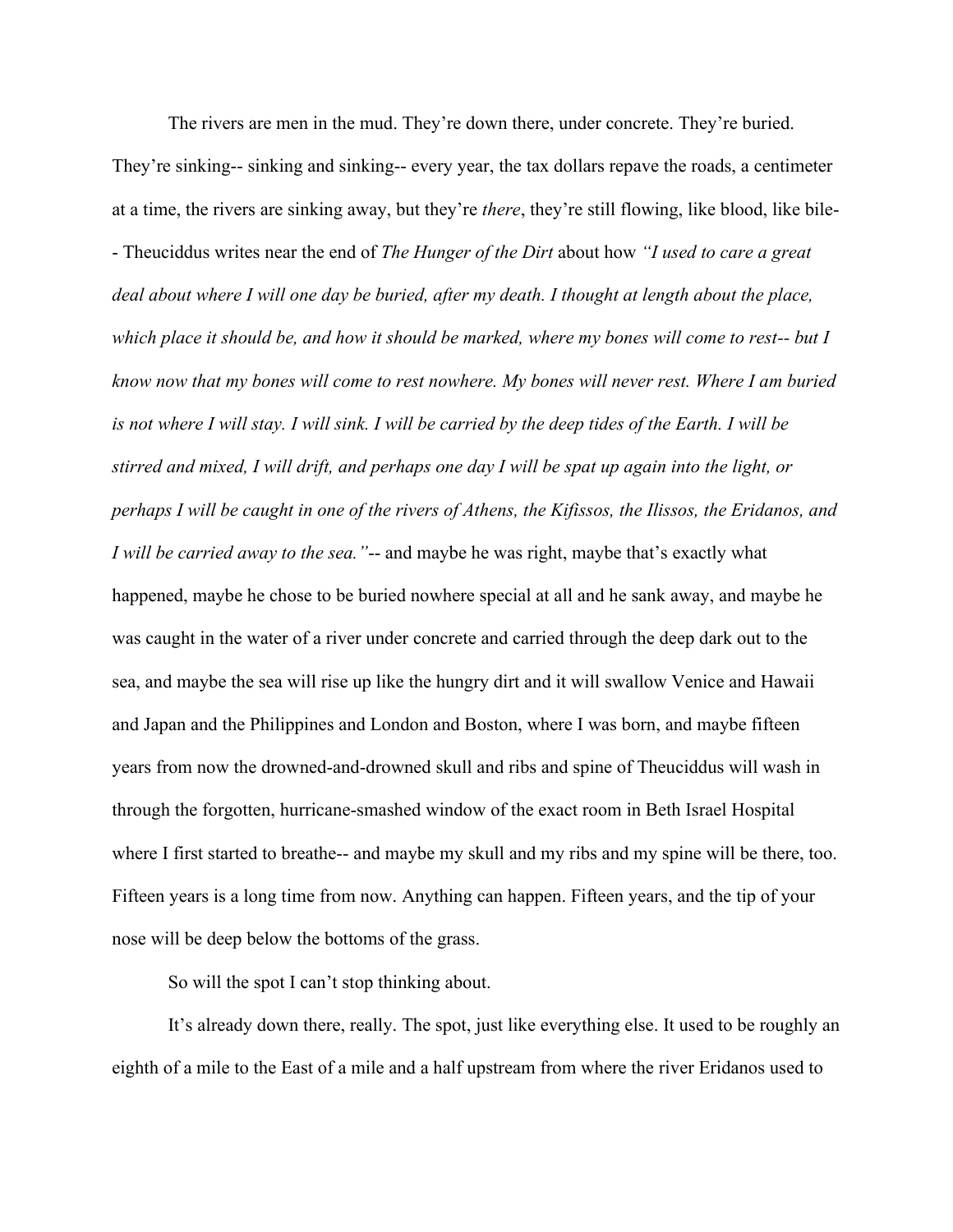meet the river Ilissos. It's a bit of dirt behind a grocery store. An empty lot down an alley. The sun shines brightly there in the afternoon. There are some weeds growing, but not much-- it's mostly just the naked soil, at least for now. It looks like they've started and stopped building something there a few times, that dirt has been tamped down pretty well. There are long straight lines traced out for a foundation, or maybe a basement. Maybe they were going to mine stone here, or do some farming. But this is it, this is the spot that's different. What Theuciddus wrote about this spot right where I was standing is completely different from what he wrote about all the other spots on his map.

## ὀστέᾰ εὑρῐ́σκεσθε δεῦρο

He gives no context, he doesn't tell us what this spot was, he just calls it "here". He writes in the present-tense, not the past, not "were found" but "are found". He refers in the general, not the specific "Bones", not "The bones", and nevermind what type of bones they were. There's no drawing for this spot.

*"ὀστέᾰ εὑρῐ́σκεσθε δεῦρο"*-- just like that, right next to the marker-- and even the marker is different from all the other markers on the map-- all the other markers are "X"s, piratetreasure-map-style, but this one is a circle, a circle drawn around this someday-empty-lot down an alley behind a grocery-store, where the sun shines brightly in the afternoon.

I picked up a stick, and I scratched out the letters in the dirt at my feet.

"ὀστέᾰ εὑρῐ́σκεσθε δεῦρο"

*"Bones are found here"*

Maybe the circle is a drawing of the world. The Greeks knew it was round, after all- even though they never quite figured out what the dinosaurs were.

Maybe it's a mouth.